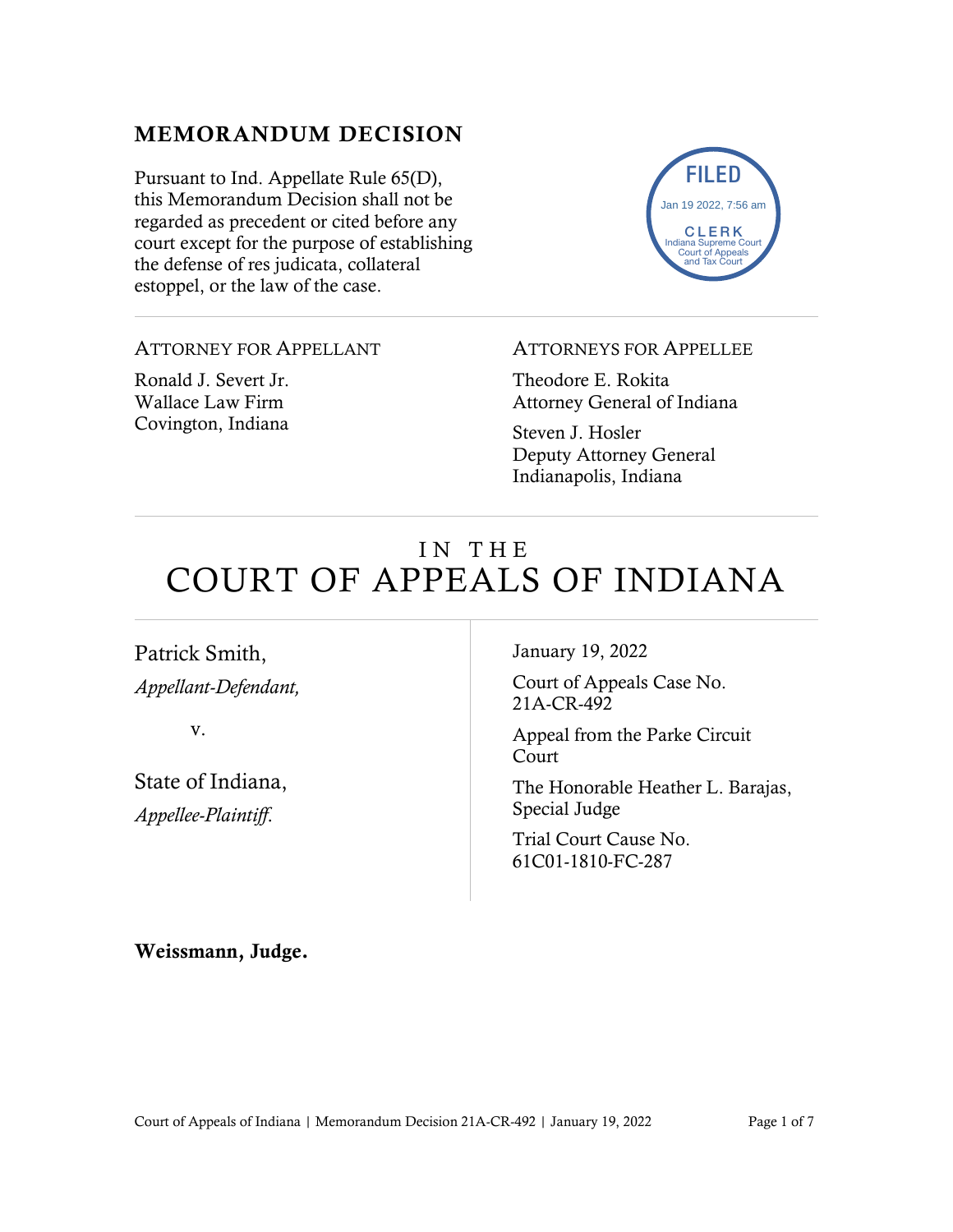- [1] Patrick Smith pleaded guilty to Class D felony battery of a child in exchange for the State's dismissal of a Class C felony child molesting charge. The trial court sentenced Smith to three years' probation and, as a condition thereof, required him to register as a sex offender. Smith appeals this and other sex offender probation conditions, arguing that they are not reasonably related to his battery conviction.
- [2] The transcript of Smith's plea and sentencing hearings is not available due to technology issues in the trial court. However, a post hoc record was created pursuant to Indiana Appellate Rule 31. This limited record does not reveal the factual basis for Smith's battery conviction but indicates that Smith denied any sexual conduct. We therefore reverse and remand with instructions to vacate the sex offender conditions of Smith's probation.

## Facts

[3] From the limited record, all we truly know is that Smith somehow touched 10year-old M.T. sometime between October 9, 2013, and February 1, 2014. Four years later, the State charged Smith with one count of Class C felony child molesting, and nearly two years after that, the State added one count of Class D felony battery resulting in bodily injury to a child less than 14 years of age. Pursuant to a plea agreement, Smith pleaded guilty to the battery charge in exchange for the State's dismissal of the child molesting charge and a recommended sentence of three years' imprisonment, all suspended to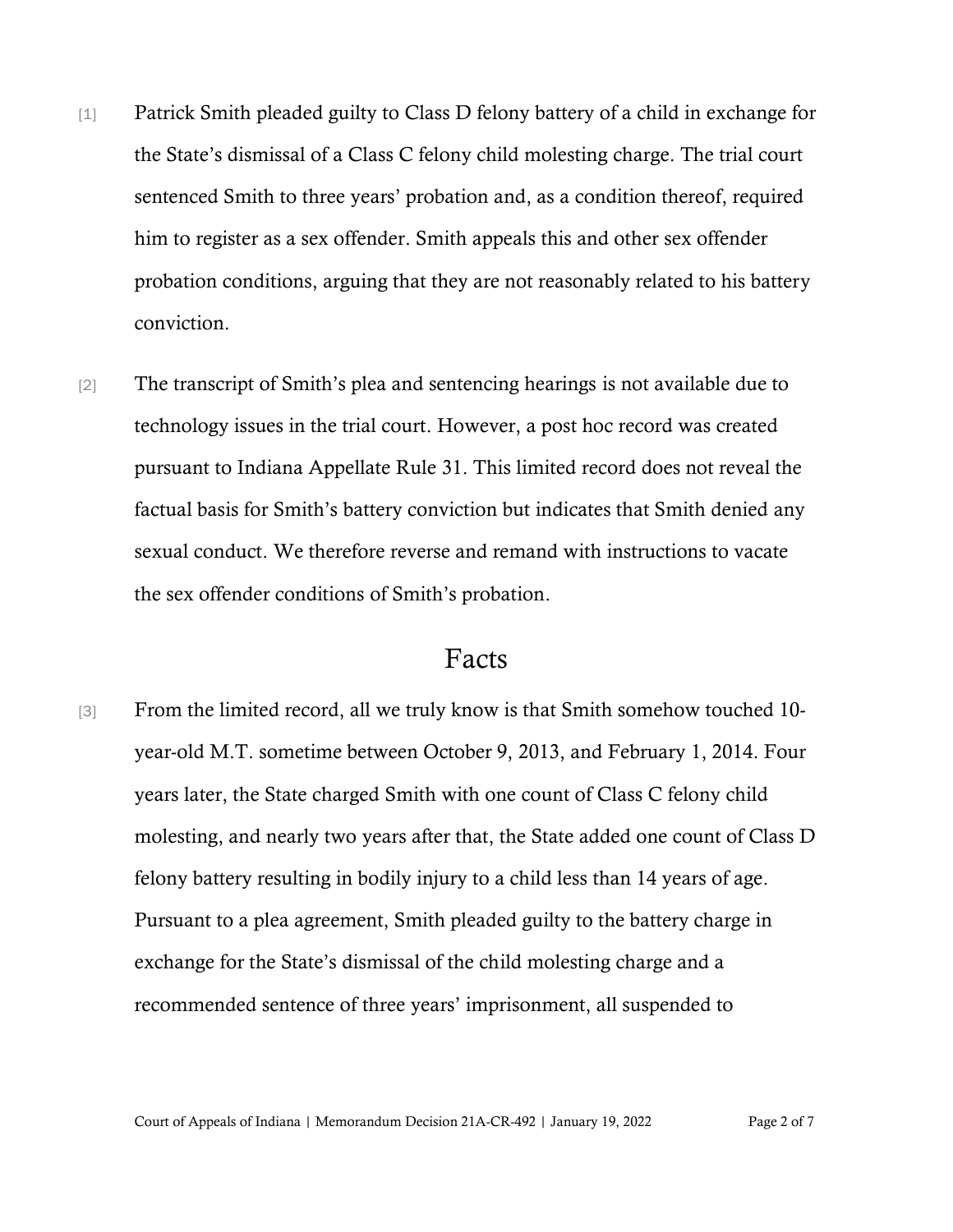probation. The plea agreement left the terms of Smith's probation to the trial court's discretion.

- [4] The trial court accepted Smith's guilty plea and imposed the recommended sentence with standard terms of probation. However, the court also imposed certain "Special Probation Conditions for Adult Sex Offenders," including a requirement that Smith register as a sex offender. App. Vol. II, p. 12. Smith challenged the sex offender conditions in a motion to correct errors, which the trial court denied. This appeal followed.
- [5] Smith requested transcription of his plea and sentencing hearings, which were conducted via Zoom due to the COVID-19 pandemic. But according to an affidavit filed by the trial court reporter, Smith's plea hearing was not recorded, and the audio of Smith's sentencing hearing could not be retrieved. Therefore, transcripts of Smith's plea and sentencing hearings are not available.
- [6] Lacking a transcript, Smith filed a verified statement of the evidence pursuant to Appellate Rule 31(A). Therein, Smith stated, in pertinent part:

During the [plea] hearing, I maintained that I was not guilty of any sexual actions with [M.T.]. . . . During the [sentencing] hearing Judge Barajas spoke to me about her personal feelings of sex charges against children and how she believed it was detestable that I would only be receiving probation. She asked me if I believed it was acceptable to touch a child in that way. I responded that I did not believe it would be acceptable that anyone do something like that. . . . I never replied with anything to indicate that I was guilty of the sex charge accusations.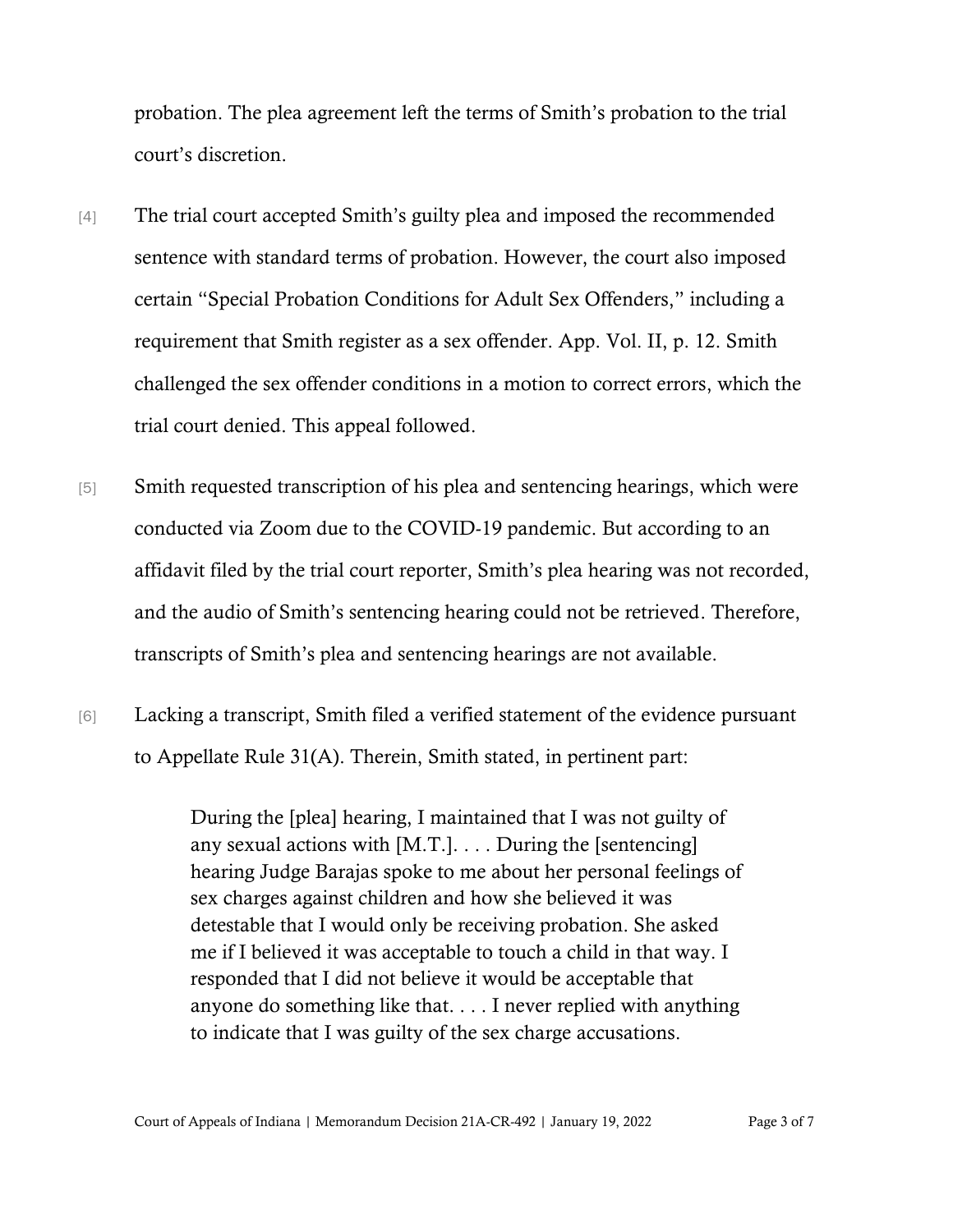App. Vol. II, p. 23.

- [7] The State responded with its own verified statement of the evidence, in which the prosecuting attorney recalled his explanation to the trial court as to why the State was agreeing to dismiss the child molesting charge. Nothing in the State's verified statement refuted Smith's assertion that he denied the child molesting allegations and any other sexual conduct.
- [8] The trial court did not certify either party's verified statement. Instead, the trial judge filed an affidavit setting forth her recollection of the proceedings pursuant to Appellate Rule 31(D). According to her affidavit, the judge took judicial notice of the probable cause affidavit, which indicates that M.T. told a forensic interviewer that Smith occasionally touched her vagina through her clothing while she was sleeping. The judge also stated, in pertinent part:
	- 4. Defendant was advised of the charges, possible penalties, and his Constitutional rights. A factual basis was taken. To the extent that the Court inquired into whether the Defendant believed it was appropriate to touch the child, any such questioning was related to the battery to which he was pleading guilty.
	- 8. The Court noted that the Defendant had been charged in Sullivan County with Inappropriate Communication with a Child, which matter had been dismissed.

\*\*\*

9. In another Sullivan County matter, the Defendant had also been convicted of Child Solicitation, a Level 5 Felony, in exchange for the dismissal of another Child Molesting charge. The Sullivan County incident occurred after the instant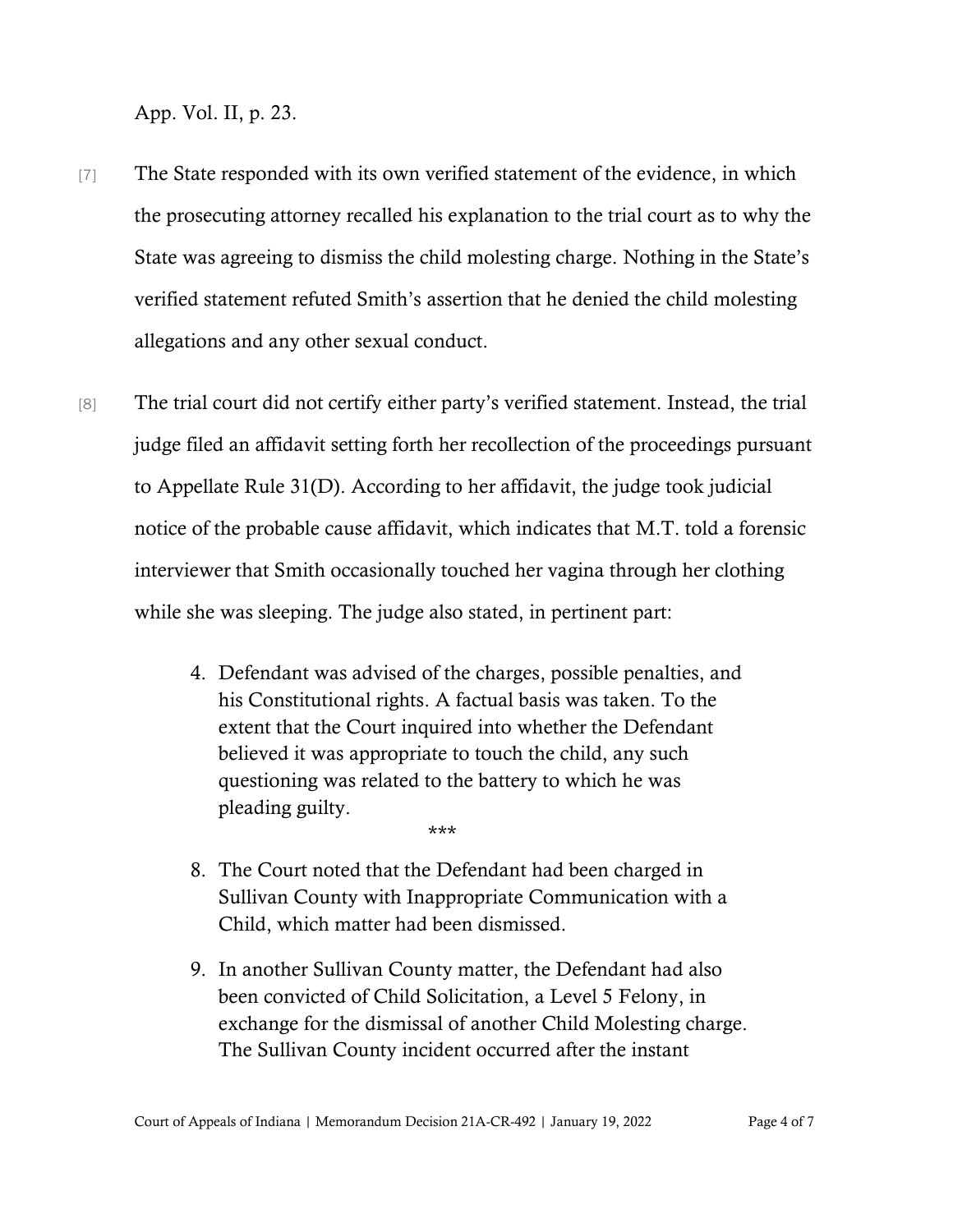charge had been filed. He had already violated his probation in that cause prior to sentencing in the instant matter.

13.The Court took judicial notice of the matters in Sullivan County, noted the similarities between the cases and commented on what appeared to be a pattern of conduct.

App. Vol. II, pp. 26-27.

## Discussion and Decision

- [9] On appeal, Smith challenges the trial court's imposition of the sex offender probation conditions. A trial court has broad discretion in imposing conditions of probation, with the only limitation being that the conditions have a reasonable relationship to the defendant's rehabilitation and the protection of the public. *Whitener v. State*, 982 N.E.2d 439, 446 (Ind. Ct. App. 2013). We will not set aside terms of probation unless the trial court abused its discretion. *Id.* An abuse of discretion occurs where the decision is clearly against the logic and effect of the facts and circumstances before the court. *Id.*
- [10] Smith argues that the sex offender conditions are not reasonably related to his rehabilitation because he was not convicted of a sex offense under Indiana Code § 11-8-8-4.5(a). That statute defines "sex offender" to include a person convicted of certain enumerated offenses, including child molesting, rape, and sexual misconduct. Ind. Code  $\S 11-8-8-4.5(a)(1)$ , (3), (8). Battery of a child is not an enumerated offense.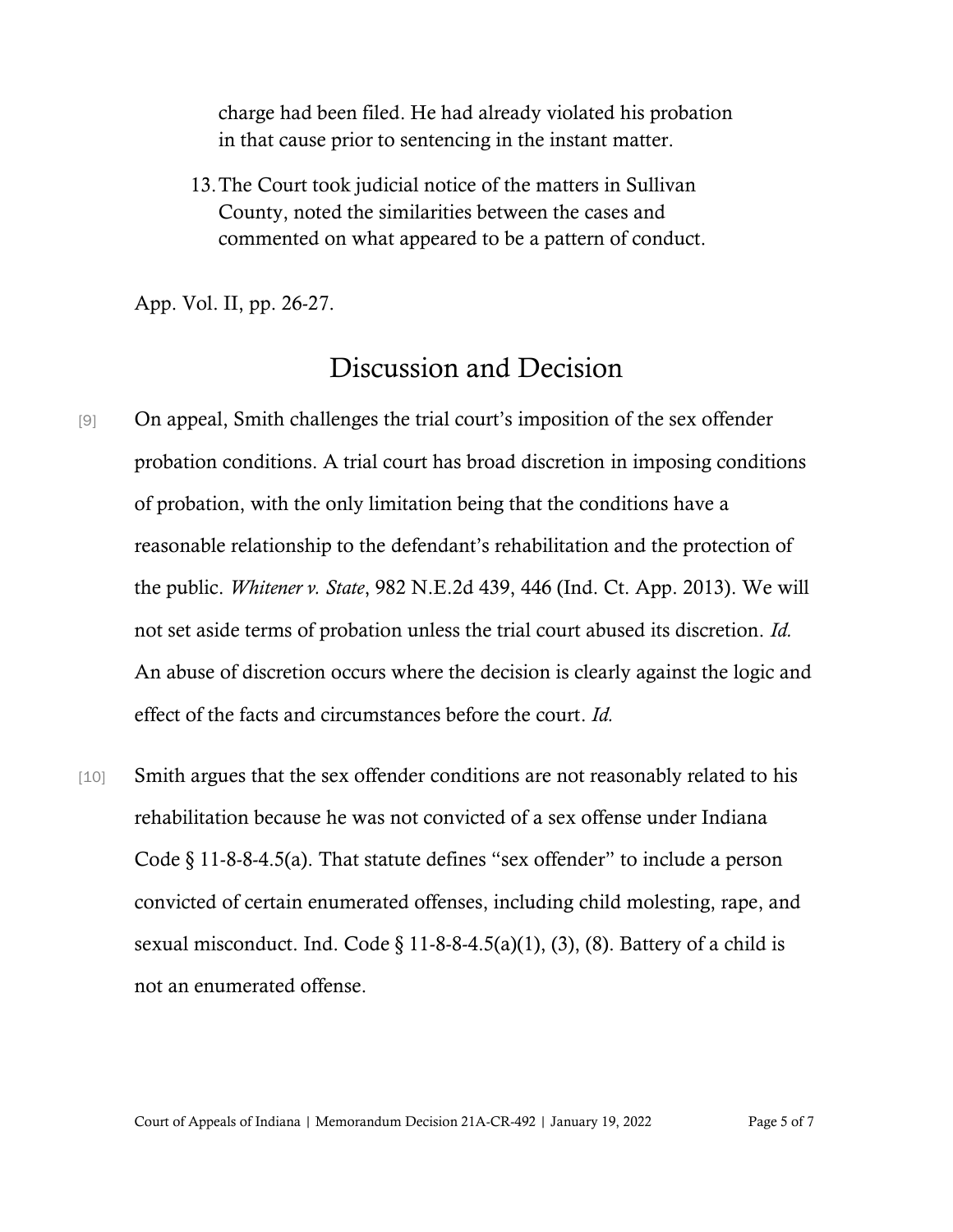- [11] This Court, however, has affirmed the imposition of sex offender conditions on non-sex offenders where the conduct underlying the convictions would have qualified as a sex offense. *E.g.*, *Whitener*, 982 N.E.2d 439 (probationer convicted of burglary and rape had the latter vacated on double jeopardy grounds); *Weiss v. Ind. Parole Bd.*, 838 N.E.2d 1048 (Ind. Ct. App. 2005); (parolee convicted of battery did not deny that battery involved rape). *But cf. Straw v. State*, 133 N.E.3d 765, 768 (Ind. Ct. App. 2019) (reversing sex offender registration requirement where probationer was convicted of voyeurism, a non-sex offense, but acquitted of sexual misconduct).<sup>1</sup>
- [12] The State claims the trial court acted within its discretion in imposing the sex offender probation conditions because "[Smith's] conduct was sexual in nature and against a 10-year-old minor." Appellant's Br. p. 17. Though the child molesting charge was dismissed, the State contends "[Smith] pled guilty to battery resulting in bodily injury based on his conduct of rubbing M.T.'s crouch through her clothing." *Id.* The limited record before us reflects differently.
- [13] Smith's verified statement of the evidence indicates that he denied "any sexual actions" with M.T. and the "sex charge accusations" in general. Appellant's App. Vol. II, p. 23. And neither the State's verified statement nor the trial judge's affidavit states otherwise. Although the trial court took judicial notice of

<sup>1</sup> Though we reversed the sex offender registration requirement in *Straw*, we affirmed mandatory sexual perpetrator treatment and school-based residency restrictions, among other probation conditions, finding they were reasonably related to the probationer's rehabilitation for voyeurism. 133 N.E.3d at 768.